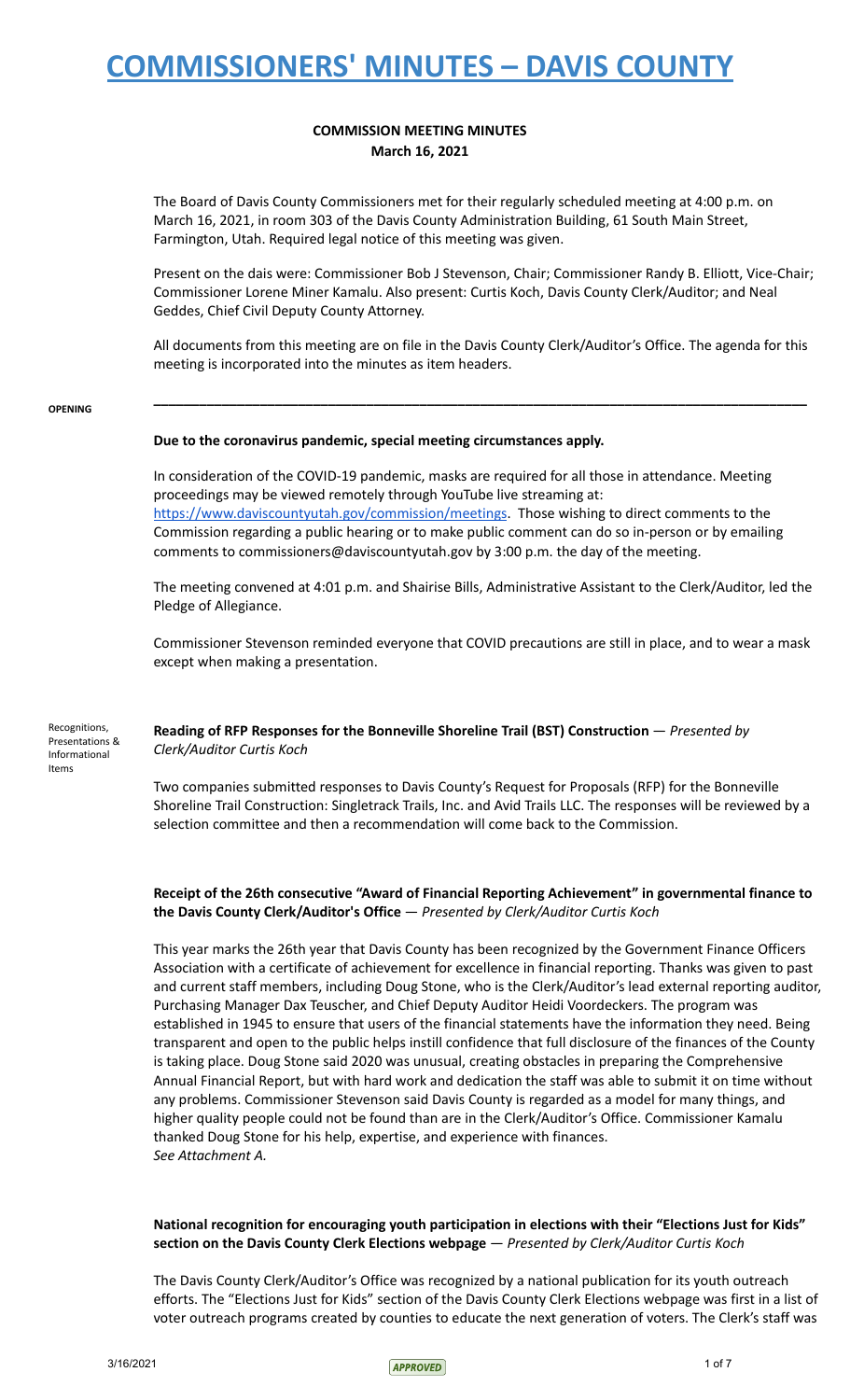thanked for their hard work in voter outreach and education. *See Attachment B.*

The Clerk/Auditor was asked if he sees movements across the Country to allow youth under age 18 to vote. He responded that the State of Utah currently allows younger voters to pre-register and, if they will be 18 by the November or General election, they can vote in the primary election at 17. He has not seen a big national movement to lower the voting age, which would bring up policy and taxation questions.

**\_\_\_\_\_\_\_\_\_\_\_\_\_\_\_\_\_\_\_\_\_\_\_\_\_\_\_\_\_\_\_\_\_\_\_\_\_\_\_\_\_\_\_\_\_\_\_\_\_\_\_\_\_\_\_\_\_\_\_\_\_\_\_\_\_\_\_\_\_\_\_\_\_\_\_\_\_\_\_\_\_\_\_\_\_\_\_\_**

#### **PUBLIC COMMENTS**

Members of the public were invited to make comments to the Commission.

Rhonda Perkes, representing the office of Congressman Chris Stewart, said two members of his legislative staff from Washington, D. C. will be visiting Hill Air Force Base next week with Congressman [Blake] Moore's staff. She also mentioned that word was received this week that the U.S. Department of Agriculture (USDA) has made drought designations for several counties in Utah. Because of the drought this past year, Davis County will be included and eligible to be considered for assistance from the FSA (Farm Service Agency). Farmers are welcome to apply for emergency loans, and every application will be taken on its own merit.

#### **BUSINESS/ ACTION**

#### *Animal Care*

Amendment #2016-324-E with South Weber City to extend expiration and remove wild animal services **1. Amendment #2016-324-E with South Weber City to extend expiration date from December 31, 2020 to January 31, 2021, and remove wild animal services** — *Presented by Commissioner Stevenson*

**\_\_\_\_\_\_\_\_\_\_\_\_\_\_\_\_\_\_\_\_\_\_\_\_\_\_\_\_\_\_\_\_\_\_\_\_\_\_\_\_\_\_\_\_\_\_\_\_\_\_\_\_\_\_\_\_\_\_\_\_\_\_\_\_\_\_\_\_\_\_\_\_\_\_\_\_\_\_\_\_\_\_\_\_\_\_\_\_**

An amendment to an agreement with South Weber City was introduced, extending the expiration date from Dec. 31, 2020, to Jan. 31, 2021. The amendment also removes wild animal services.

### **2. Amendment 6 with the following entities to provide 2021 animal services** — *Presented by Commissioner Stevenson*

with the following entities to provide 2021 animal services

Amendment 6

Amendments to contracts with the following cities were introduced, for the provision of animal control services for 2021:

#2016-229-F Bountiful City #2016-246-F Kaysville City #2016-323-F Boyer Hill Military Housing #2016-324-F South Weber City #2016-230-E Centerville City #2016-247-D Syracuse City #2016-284-F Clearfield City #2016-256-E West Bountiful City #2016-231-E Clinton City #2016-236-F West Point City #2016-234-F Layton City #2016-237-F Woods Cross City #2016-255-F North Salt Lake City

The contracted amounts will be receivables.

#### *Community & Economic Dev.*

Request Approval #2021-104 of Proposition 1 grant requests: 1) Clinton Canal Trail; 2) West Legacy Trail; and 3) Kaysville Bonneville Shoreline Trail (BST) bridge

### **3. Request Approval #2021-104 of Proposition 1 grant requests : 1) Clinton Canal Trail; 2) West Legacy Trail; and 3) Kaysville Bonneville Shoreline Trail (BST) bridge** — *Presented by Community and Economic Development Director Kent Andersen*

A request was made for approval of three Prop. 1 grant requests. The requests are: \$410,000 for the Clinton Canal Trail; \$224,230 for the West Legacy Trail; and \$31,000 for the Kaysville Bonneville Shoreline Trail bridge. It was pointed out that Commissioners spent more than an hour of the March 16, 2021, Work Session discussing this item. Thanks was given to the CED staff for putting the plan together. These are projects where the County is able to work with the cities to make Davis County an even better place to live. The total payable amount is \$665,230.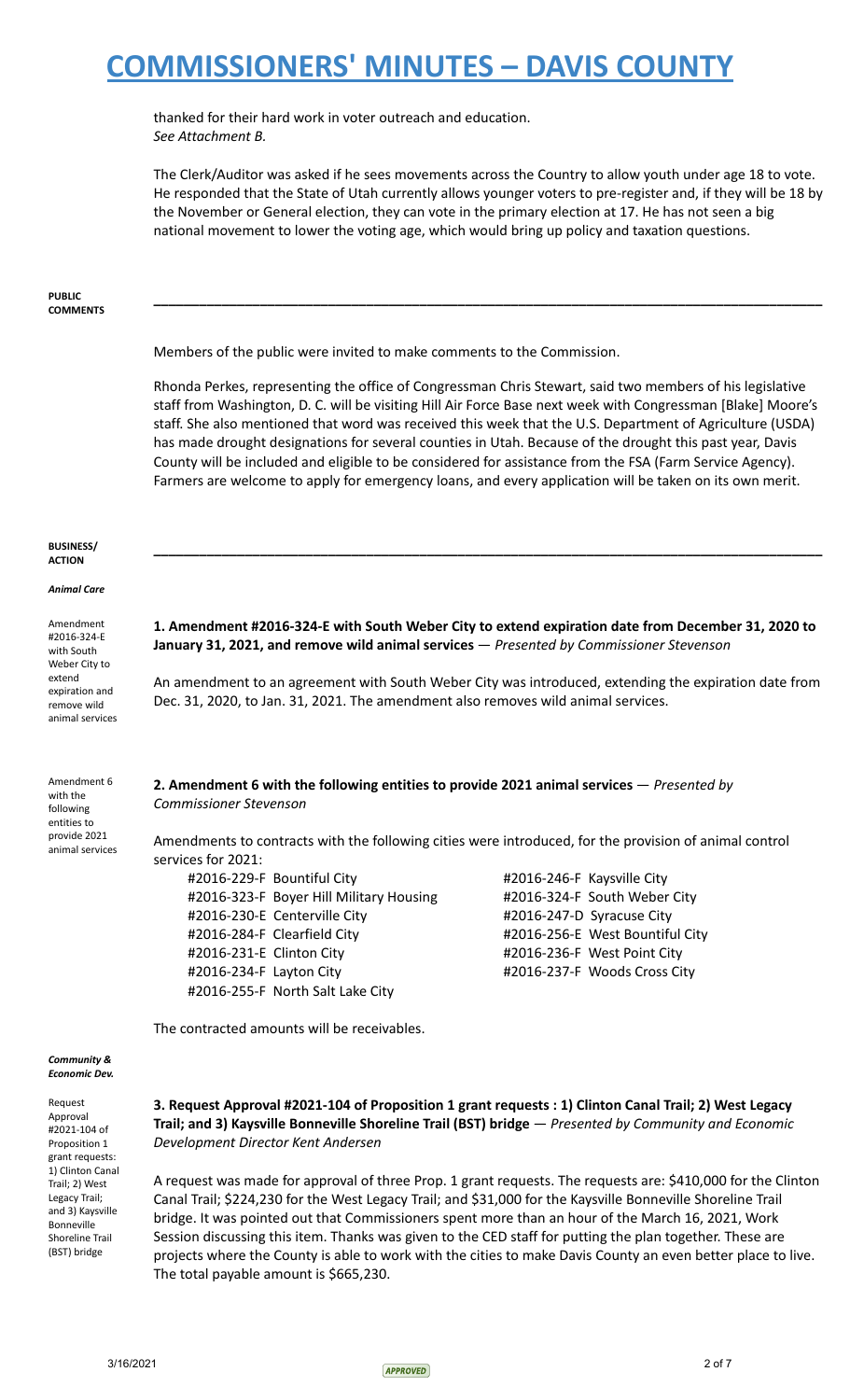Finalize Quitclaim Deed #2021-62-A, negotiated sell to Farmington City of surplus real property

4. Finalize Quitclaim Deed #2021-62-A as part of a negotiated sell to Farmington City on the sale of **surplus real property known as Tax IDs 08-087-0042 and 0077 (250 South)** — *Presented by Community and Economic Development Director Kent Andersen*

Finalization of a Quitclaim Deed, as part of a negotiated sale of property at 250 South to Farmington City, was presented. The item was discussed in a previous meeting [on Feb. 16, 2021].

Agreement #2021-105 with Wasatch Soccer Club for Wasatch Soccer/ Yellowstone Premier League Soccer Tournament

Agreement #2021-106 with Bountiful Community Food Pantry for CDBG-CV funding (CARES Act), food delivery truck/ COVID-19 Project

**5. Agreement #2021-105 with Wasatch Soccer Club for Wasatch Soccer/Yellowstone Premier League Soccer Tournament at the Legacy Events Center** — *Presented by Community and Economic Development Director Kent Andersen*

A Legacy Events Center agreement with the Wasatch Soccer Club was presented. The agreement is for a Premier League soccer tournament. The contract period is 05/26/2021 to 05/29/2021. The receivable amount is \$2,678.

**6. Agreement #2021-106 with Bountiful Community Food Pantry for Community Development Block Grant (CDBG-CV) program funding (CARES Act), food delivery truck program/COVID-19 Project** — *Presented by Community and Economic Development Director Kent Andersen*

Items 6, 7, 8, and 9 are all related to Community Development Block Grant coronavirus (CV) funding.

Item 6 is an agreement with Bountiful Community Food Pantry for the purchase of a food delivery truck, for delivery and pick up of food as a result of increased demand due to COVID.

Agreement #2021-107 with Family Connection Center dba Open Doors for CDBG-CV funding (CARES Act) Homeless Street Outreach

Agreement #2021-108 with DBH for CDBG-CV funding (CARES Act) for Vehicle Replacement Project

Amendment #2020-253-A with DBH for CDBG-CV for Outreach & Community Cares Track Support Project/COVID-19 Activity

#### *Clerk/Auditor*

Amendment #1996-30-B with Crown Castle for notice to sublease a portion of tower site

*Commission*

— *Presented by Community and Economic Development Director Kent Andersen* An agreement with Family Connection Center, doing businesses as Open Doors, was presented. The agreement is for funding for Homeless Street Outreach Activity, primarily for case management related to

**7. Agreement #2021-107 with Family Connection Center dba Open Doors for Community Development Block Grant (CDBG-CV) program funding (CARES Act) Homeless Street Outreach Activity/COVID-19 Project**

homeless camps that have been popping up throughout the County. The payable amount is \$25,000.

**8. Agreement #2021-108 with Davis Behavioral Health for Community Development Block Grant (CDBG-CV) program funding (CARES Act) for the Vehicle Replacement Project** — *Presented by Community and Economic Development Director Kent Andersen*

An agreement with Davis Behavioral Health was introduced. The agreement is for program funding for two vehicles to be used for client transportation for service provision. The payable amount is \$60,000.

**9. Amendment #2020-253-A with Davis Behavioral Health for Community Development Block Grant (CDBG-CV) for the Outreach & Community Cares Track Support Project/COVID-19 Pandemic Activity (Project 196)** — *Presented by Community and Economic Development Director Kent Andersen*

An amendment was introduced to a contract with Davis Behavioral Health, for Outreach & Community Cares Track Support. The amendment is for additional funding needed because of an increase in visits due to COVID-19, for in-home assistance, medicine, hygiene, etc. The payable amount is \$50,000.

**10. Amendment #1996-30-B with Crown Castle for notice to sublease a portion of tower site (Animal Care) to DISH Network** — *Presented by Clerk/Auditor Curtis Koch*

An amendment to a contract with Crown Castle was presented and, in conjunction with the current contract, allows for Crown Castle to sublease a portion of the tower to Dish Network. The amendment beginning date is 02/24/2021, and there is no ending date or financial information.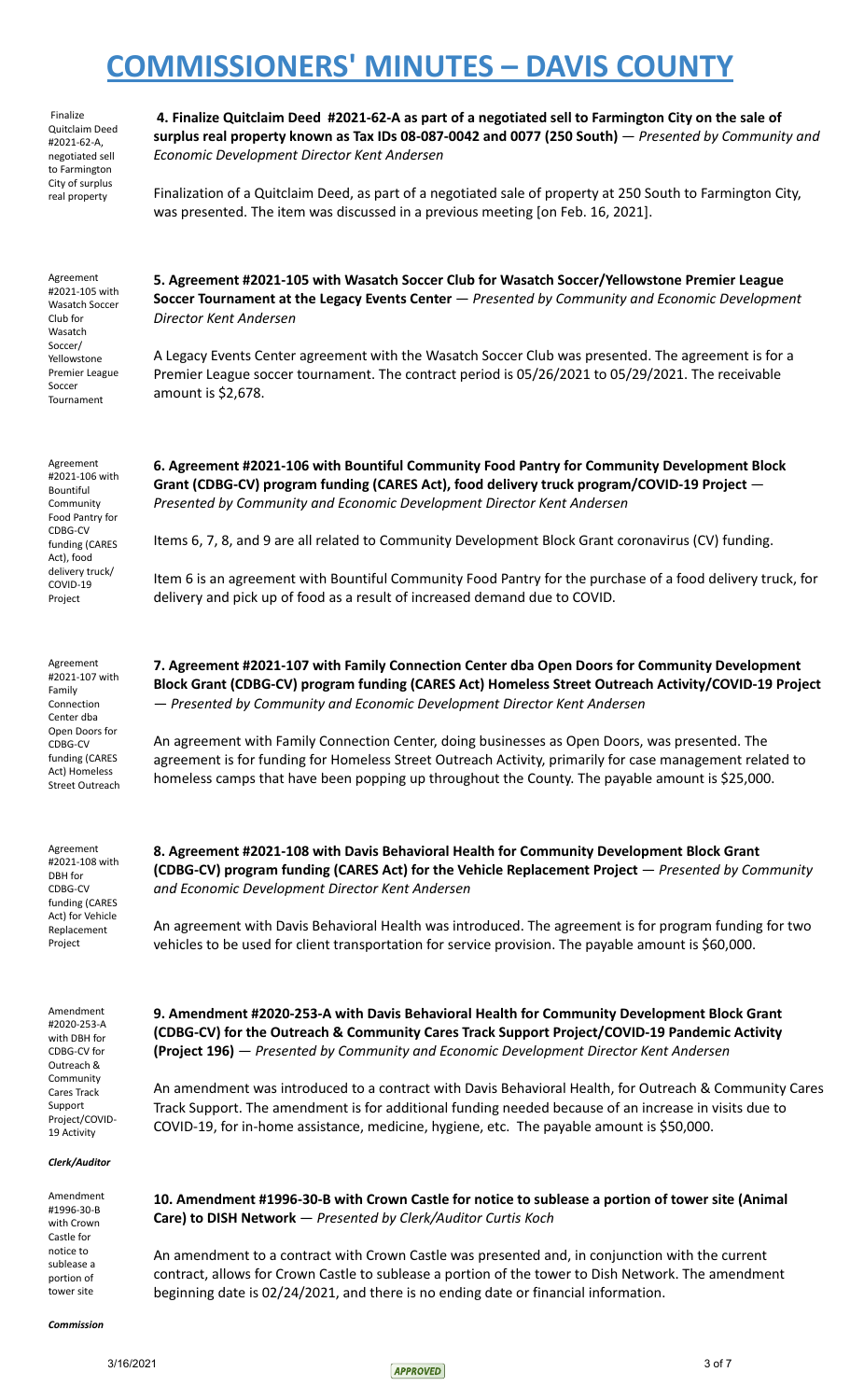Reappointments #2021-109 of Tracy Probert and John Nixon as rotating members on the Davis County Audit Committee

#### *Facilities Management*

Agreement 2021-110 with Baker Tile Inc. for tile installation for Valley View Golf Clubhouse restroom remodel

*Information Systems*

Agreement #2021-111 with Journal Technologies, Inc. for professional services for software upgrade eProsecutor Go Live

**11. Reappointments #2021-109 of Tracy Probert and John Nixon as rotating members on the Davis County Audit Committee** — *Presented by Commissioner Kamalu*

A request was made to reappoint two citizens who serve on the County's Audit Committee. Tracy Probert and John Nixon are considered rotating members on the Davis County Audit Committee. They have a lot of experience and expertise with government auditing and financials, and have been very responsive to County needs. Gratitude was expressed for their willingness to continue to serve. The term of service is 06/07/2021 to 06/07/2023. There is no pertinent financial information with this item.

**12. Agreement #2021-110 with Baker Tile Inc. for tile installation for Valley View Golf Clubhouse restroom remodel** — *Presented by Facilities Director Lane Rose*

An agreement with Baker Tile Incorporated was presented for installation of ceramic tile in the Valley View Golf Course men's bathroom. The remodel of the basement restroom is underway and it should be opening as golf gets into full swing. The contract period is 03/16/2021 to 04/30/2021. The payable amount is \$9,977.31.

**13. Agreement #2021-111 with Journal Technologies, Inc. for professional services for software upgrade eProsecutor Go Live** — *Presented by Commissioner Stevenson and Chief Civil Deputy County Attorney Neal Geddes*

Davis County's Prosecutors use a case management system called JustWare. The company that provides JustWare is evolving into a new company with a new program called eProsecutor, which is expected to better help prosecutors and local law enforcement officers coordinate criminal cases and help with storage capacity. Commissioners were asked to approve three contracts related to this software: an agreement to implement the new eProsecutor software program; another to amend the current agreement with JustWare to get the County to the point it can transition to eProsecutor; a third agreement for the annual fee going forward, which is not going to "double dip" off the current agreement.

Agreement #2021-111 with Journal Technologies, is for professional services for a software upgrade for eProsecutor Go Live. The contract period is 03/16/2021 to 03/16/2022. The payable amount is \$120,000.

**14. Agreement #2021-112 with Journal Technologies, Inc. for software license, maintenance and support**

Agreement #2021-112 with Journal Technologies, Inc. for software license, etc.

— *Presented by Commissioner Stevenson*

*Commissioner Stevenson*

Amendment #2015-341-A with Journal Technologies, Inc. for renewal of JustWare

Summary List #2021-113 of internet connection users agreements for RediWeb

**15. Amendment #2015-341-A with Journal Technologies, Inc. for renewal of JustWare** — *Presented by*

Agreement #2021-112 with Journal Technology is for software license, maintenance and support. The contract period is 03/16/2021 to 03/16/2022. The payable amount is \$60,000. (See item 13 for discussion.)

An amendment was introduced to a contract with Journal Technologies, Inc. for renewal of JustWare. The contract period is 03/16/2021 to 02/28/2022. The payable amount is \$63,814. (See item 13 for discussion.)

**16. Summary List #2021-113 of internet connection users agreements (12) for RediWeb (4th Quarter 2020 and 1st Quarter of 2021)** — *Presented by Commissioner Stevenson*

A summary list of RediWeb contracts, for the fourth quarter of 2020 and the first quarter of 2021, was presented. The receivable amount varies depending on usage.

*Library*

Agreement #2021-114 with Utah Library Division for CARES Act funds for digital **17. Agreement #2021-114 with Utah Library Division for CARES Act funds for digital inclusion and outreach** — *Presented by Library Director Josh Johnson*

An agreement with the Utah State Library Division, for CARES (Coronavirus Aid, Relief, and Economic

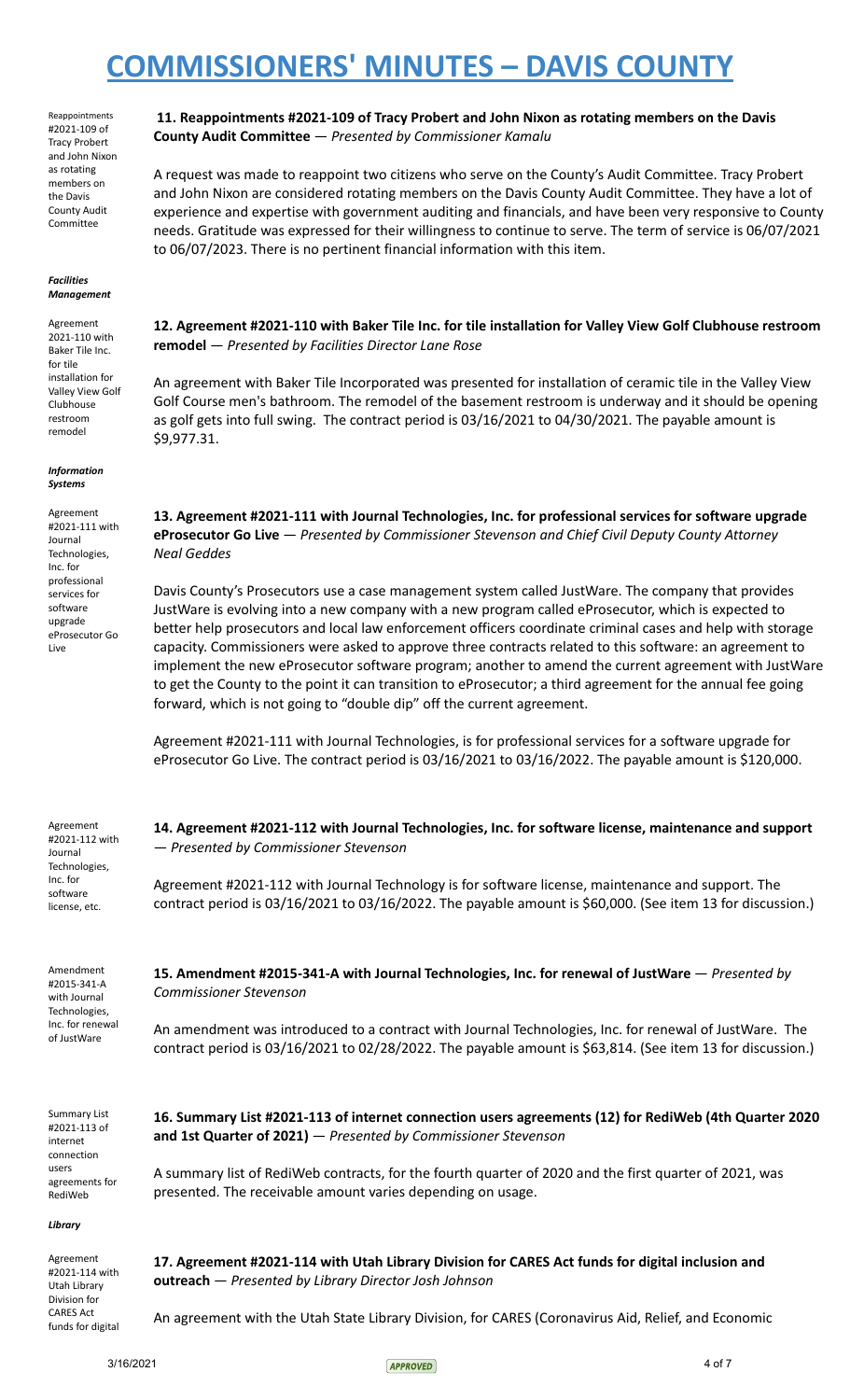| inclusion and<br>outreach                                                                             | Security Act) grant funding, was presented. The grant funding is to be used for digital inclusiveness and<br>programming. The plan is to purchase software that will allow the Library to email all patrons at once and to<br>reach out to people using both digital and physical resources, and to do a little bit of marketing. The<br>software being considered costs approximately \$20,000, and the Library is working with the County's<br>Information Systems department to work out the details. The receivable grant amount is \$5,000, and must<br>be spent by September. The County will receive the funding once the software is purchased.<br>Josh Johnson wrote the grant with the help of the Library's administration. Commissioners commended him<br>for helping to improve the system and save money in the process. The County has been making efforts to |
|-------------------------------------------------------------------------------------------------------|------------------------------------------------------------------------------------------------------------------------------------------------------------------------------------------------------------------------------------------------------------------------------------------------------------------------------------------------------------------------------------------------------------------------------------------------------------------------------------------------------------------------------------------------------------------------------------------------------------------------------------------------------------------------------------------------------------------------------------------------------------------------------------------------------------------------------------------------------------------------------|
|                                                                                                       | proactively communicate with patrons and citizens and the software being considered looks like a good<br>solution for the Library.                                                                                                                                                                                                                                                                                                                                                                                                                                                                                                                                                                                                                                                                                                                                           |
| Sheriff's Office                                                                                      |                                                                                                                                                                                                                                                                                                                                                                                                                                                                                                                                                                                                                                                                                                                                                                                                                                                                              |
| Interlocal<br>Agreement<br>#2021-115 with<br>Syracuse City to<br>form public<br>order unit            | 18. Interlocal Agreement #2021-115 with Syracuse City to form public order unit to respond to civil unrest<br>which may occur in Davis County $-$ Presented by Chief Deputy Arnold Butcher                                                                                                                                                                                                                                                                                                                                                                                                                                                                                                                                                                                                                                                                                   |
|                                                                                                       | An inter-local agreement with Syracuse City was presented. The agreement is for the formation of a public<br>order unit to respond to civil unrest which may occur in Davis County. The contract is both payable and<br>receivable.                                                                                                                                                                                                                                                                                                                                                                                                                                                                                                                                                                                                                                          |
| Training<br>Reimbursement<br>Agreement<br>#2021-116 with<br>Gwendoline<br>Seifert                     | 19. Training Reimbursement Agreement #2021-116 with Gwendoline Seifert for Special Functions and<br>Basic Corrections Training, wages, and benefits - Presented by Chief Deputy Arnold Butcher                                                                                                                                                                                                                                                                                                                                                                                                                                                                                                                                                                                                                                                                               |
|                                                                                                       | The contract period is 03/16/2021 to 03/16/2023. The receivable amount is \$14,330.                                                                                                                                                                                                                                                                                                                                                                                                                                                                                                                                                                                                                                                                                                                                                                                          |
| Training<br>Reimbursement<br>Agreement<br>#2021-117 with<br>Alejandro Soria<br>Arroyo                 | 20. Training Reimbursement Agreement #2021-117 with Alejandro Soria Arroyo for Special Functions and<br>Basic Corrections Training, wages and benefits - Presented by Chief Deputy Arnold Butcher                                                                                                                                                                                                                                                                                                                                                                                                                                                                                                                                                                                                                                                                            |
|                                                                                                       | The contract period is $03/16/2021$ to $03/16/2023$ . The receivable amount is \$14,002.                                                                                                                                                                                                                                                                                                                                                                                                                                                                                                                                                                                                                                                                                                                                                                                     |
|                                                                                                       | It was noted that Gwendoline Seifert and Alejandro Soria Arroyo both work for the County already, as<br>civilian jail operations specialists. They are promoting up through the process and becoming deputies.                                                                                                                                                                                                                                                                                                                                                                                                                                                                                                                                                                                                                                                               |
| Agreement<br>#2021-118 with<br>Prism Systems<br>Corp. for                                             | 21. Agreement #2021-118 with Prism Systems Corp . for installation of security system and camera system<br>for Jail Medical Observation Unit - Presented by Mitch Matern, Justice Complex Maintenance Manager                                                                                                                                                                                                                                                                                                                                                                                                                                                                                                                                                                                                                                                                |
| installation of<br>security system<br>and camera<br>system for Jail<br>Medical<br>Observation<br>Unit | An agreement with Prism Systems Corporation, to install a new security system and camera system in the<br>new Jail Medical Observation Unit, was presented. The current system will be kept in place and will operate<br>with the new system in the Medical Observation Unit as one system in the facility. The payable amount is<br>\$169,700, which was included in the guaranteed maximum price for the construction of the Medical<br><b>Observation Unit.</b>                                                                                                                                                                                                                                                                                                                                                                                                           |
|                                                                                                       | Discussion was had about how security and camera systems in the jail have changed over the years. When<br>the facility was new, in 1991, the DOS-based system was operated using knobs, push buttons, and floor<br>pedals. This is the third major upgrade since then. The security system is now more stable, and operated<br>with touchscreens. The existing facility's security system has been upgraded and the upgrade of the camera<br>system is expected to be completed within four months. Work in the new Medical Observation Unit should<br>be done in February of 2022.                                                                                                                                                                                                                                                                                          |
| Agreement<br>#2021-119 with<br>Tech Connect to<br>provide                                             | 22. Agreement #2021-119 with Tech Connect to provide Powerware and uninterruptible Power System,<br>plus materials and service - Presented by Mitch Matern, Justice Complex Maintenance Manager                                                                                                                                                                                                                                                                                                                                                                                                                                                                                                                                                                                                                                                                              |
| Powerware and<br>uninterruptible                                                                      | An agreement with Tech Connect, to provide service for a Powerware 15kVA uninterruptible power system                                                                                                                                                                                                                                                                                                                                                                                                                                                                                                                                                                                                                                                                                                                                                                        |

An agreement with Tech Connect, to provide service for a Powerware 15kVA uninterruptible power system (UPS) and a GE 50kVA UPS system for five years, was presented. These two UPS systems operate many of the life-saving features within the Criminal Complex and also all of the e-911 equipment in Dispatch. They are a backup to the emergency generator systems in the facility, in case one of those generators fails, and will take care of things until the generator system is resolved. The payable amount for the smaller 15kVA is \$8,525 for a five-year period, and the payable amount for the 50kVA is \$13,276 for a five-year period,

Power System, plus materials and service

 $3/16/2021$  5 of 7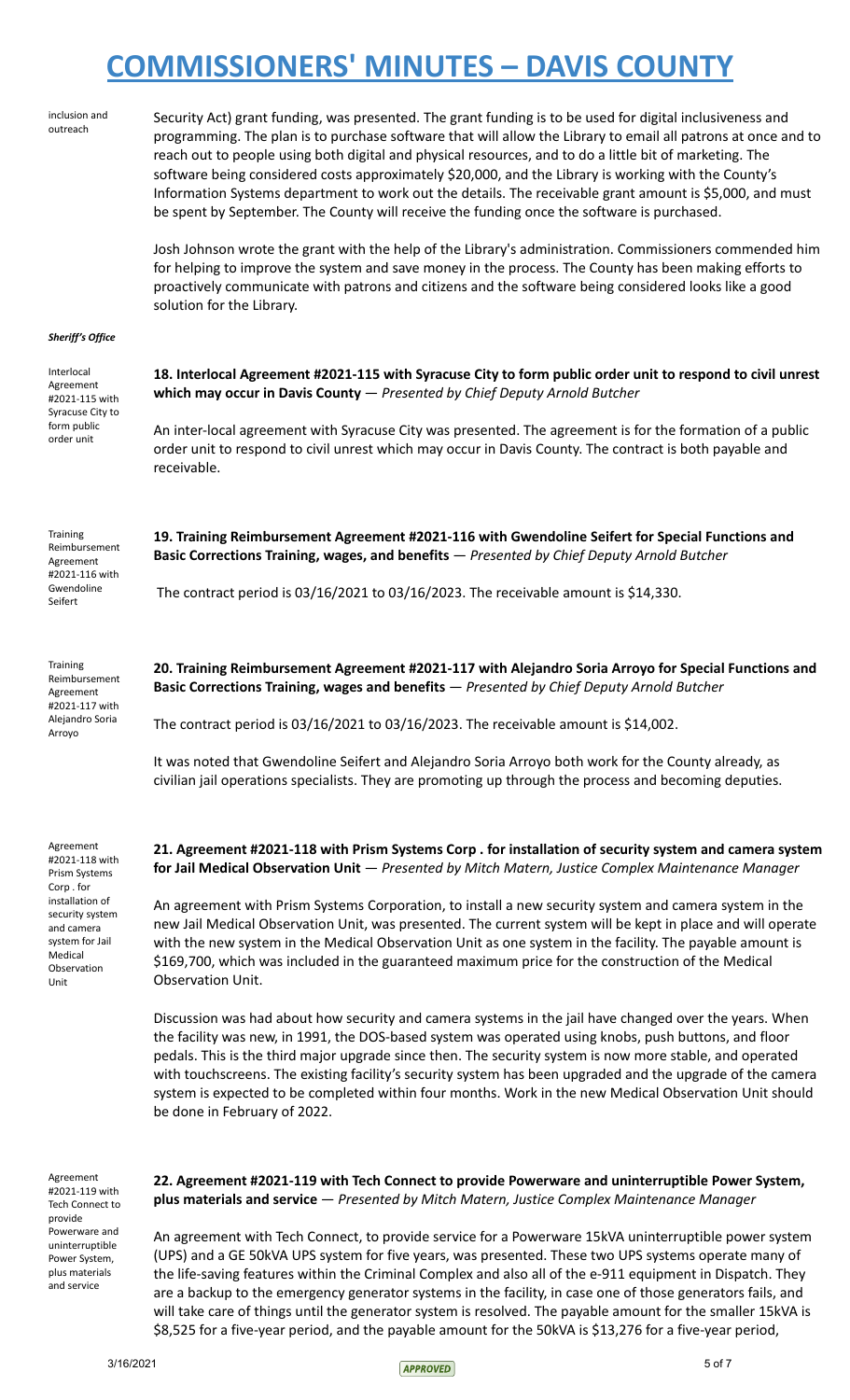bringing the total to \$21,801.50 over 5 years.

Agreement #2021-120 with Converus, Inc. for term licences for hardware and software programs that detect deception via the eyes

**23. Agreement #2021-120 with Converus, Inc. for term licences for hardware and software programs that detects deception via changes in the eyes** — *Presented by Chief Deputy Arnold Butcher*

An agreement with Converus, Inc. was introduced. It is for term licenses for hardware and software programs for EyeDetect, a new lie detector that detects deception via changes in the eyeballs. The contract period is 03/16/2021 through 3/17/2024. The payable amount is \$8,550 annually.

> Motion to Approve Business and Action Items 1-23, as presented: Com. Kamalu Seconded: Com. Elliott All voted Aye

Commissioner Elliott moved to recess to the Board of Equalization. Commissioner Kamalu seconded the motion. All voted Aye.

**\_\_\_\_\_\_\_\_\_\_\_\_\_\_\_\_\_\_\_\_\_\_\_\_\_\_\_\_\_\_\_\_\_\_\_\_\_\_\_\_\_\_\_\_\_\_\_\_\_\_\_\_\_\_\_\_\_\_\_\_\_\_\_\_\_\_\_\_\_\_\_\_\_\_\_\_\_\_\_\_\_\_\_\_\_\_\_\_**

**BOARD OF EQUALIZATION**

Property Tax Register

Property Tax Register matters were presented by Curtis Koch, Davis County Clerk/Auditor, as follows:

### **Auditor's Adjustments**

• Three Tax Exempt requests that are recommended for approval: Continue Mission; Liberty Hills Academy; and The Church of Jesus Christ of Latter-day Saints

#### **Abatements**

• Six recommended Veteran Exemption Tax Abatements

### **Assessor's Adjustments**

**Corrections**

• Four corrections recommended to grant Residential Exemption for the year 2020

Motion to Approve: Com. Elliott Seconded: Com. Kamalu All voted Aye

Commissioner Kamalu moved to reconvene the Commission Meeting. Commissioner Elliott seconded the motion. All voted Aye.

**\_\_\_\_\_\_\_\_\_\_\_\_\_\_\_\_\_\_\_\_\_\_\_\_\_\_\_\_\_\_\_\_\_\_\_\_\_\_\_\_\_\_\_\_\_\_\_\_\_\_\_\_\_\_\_\_\_\_\_\_\_\_\_\_\_\_\_\_\_\_\_\_\_\_\_\_\_\_\_\_\_\_\_\_\_\_\_\_**

**CONSENT ITEMS**

Meeting Minutes

Commission

#### **Meeting Minutes**

Meeting Minutes for February 16, 2021, and Special Commission Meeting Minutes for February 19, 2021, were presented for approval.

> Motion to Approve: Com. Kamalu Seconded: Com. Elliott All voted Aye